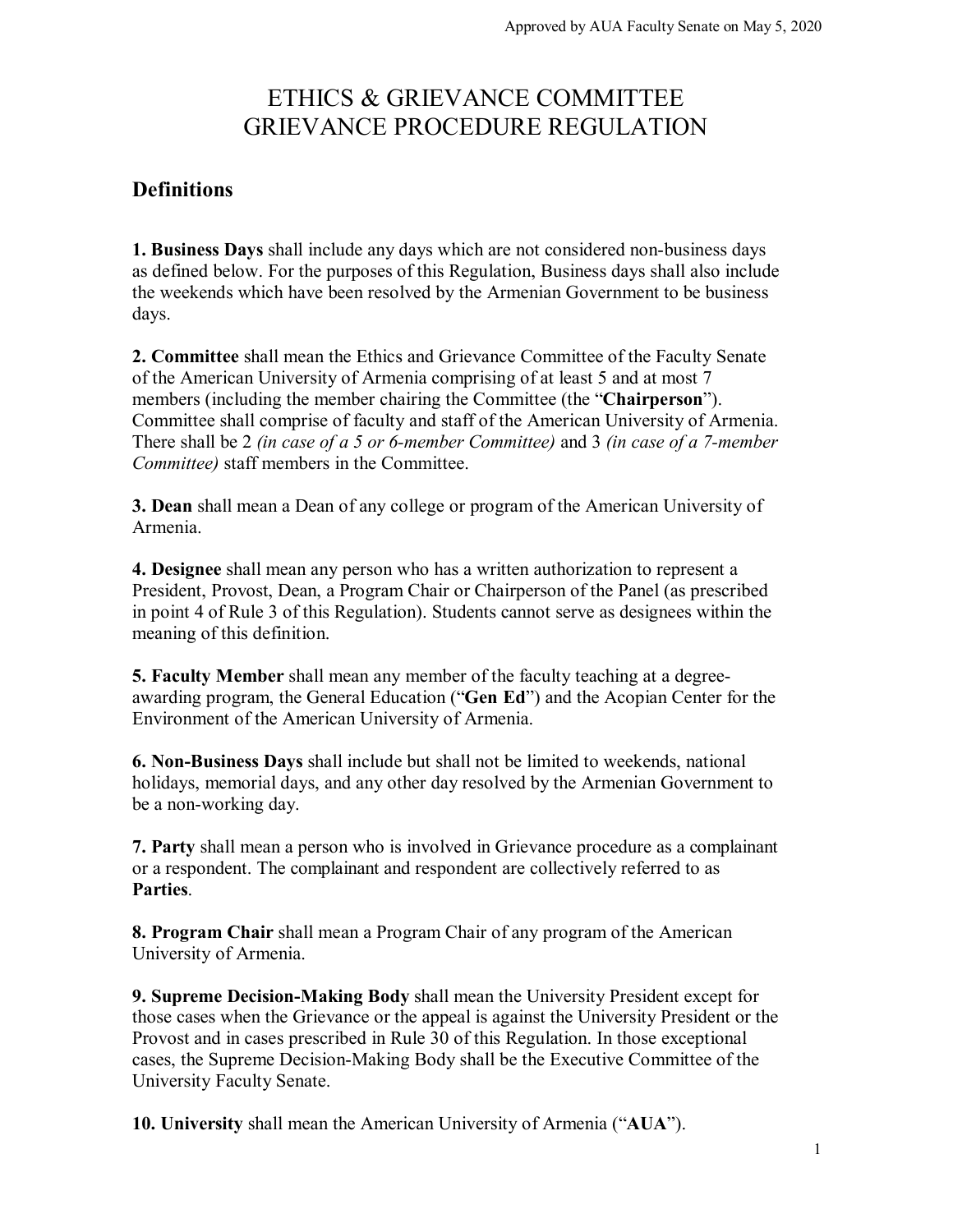**11. University Community** shall include any faculty, staff or student of the University.

# **I. Competence of the Committee**

# **Rule 1.**

# **(Violation of AUA Policies)**

The Committee shall have the competence to hear any non-anonymous written complaint ("**Grievance**") brought by any person who believes that the AUA Faculty Code of Conduct, Staff Conduct, , AUA Statement on Academic Freedom, AUA Policy on Equal Opportunity and Affirmative Action, AUA Policy on Sexual Harassment, AUA Policy on Substance Abuse, AUA Policy on Main Rights, Duties, and Responsibilities of the Employees, and/or AUA Policy on Main Rights, and Responsibilities of the Employer has been violated by any member of the University Community, provided that the complainant has been affected by the violation.

# **Rule 2.**

(Appeals against disciplinary measures imposed to students)

The Committee shall have the competence to hear any appeal filed by any AUA student against whom a disciplinary measure has been imposed by a Faculty member, Program Chair, a Dean or Dean's designee, pursuant to the AUA Student Code of Ethics for a violation of academic integrity or misconduct, provided that such measure was manifestly erroneous or grossly unfair.

# **II. Grievance Procedure: General Considerations**

# **A. The Panel of the Committee**

## **Rule 3.**

(Establishment and Composition of the Panel)

1. Within three (3) Business Days after receiving Grievance or an appeal (within the meaning of Rule 24), the Committee shall establish a Panel composed of at least three (3) members of the Committee ("**Panel**").

2. Within two (2) Business Days, the Committee members shall give notice to the Committee informing of whether they have or are free of any bias towards the Parties. A Committee member who believes that his/her inclusion on the Panel would raise an appearance of bias must notify the Committee of the circumstances for the Committee's consideration. Such bias includes, but is not limited to circumstances where:

• the Committee member, as an individual, has witnessed the events which are

being argued in frames of the grievance,

• the Committee member is a Party;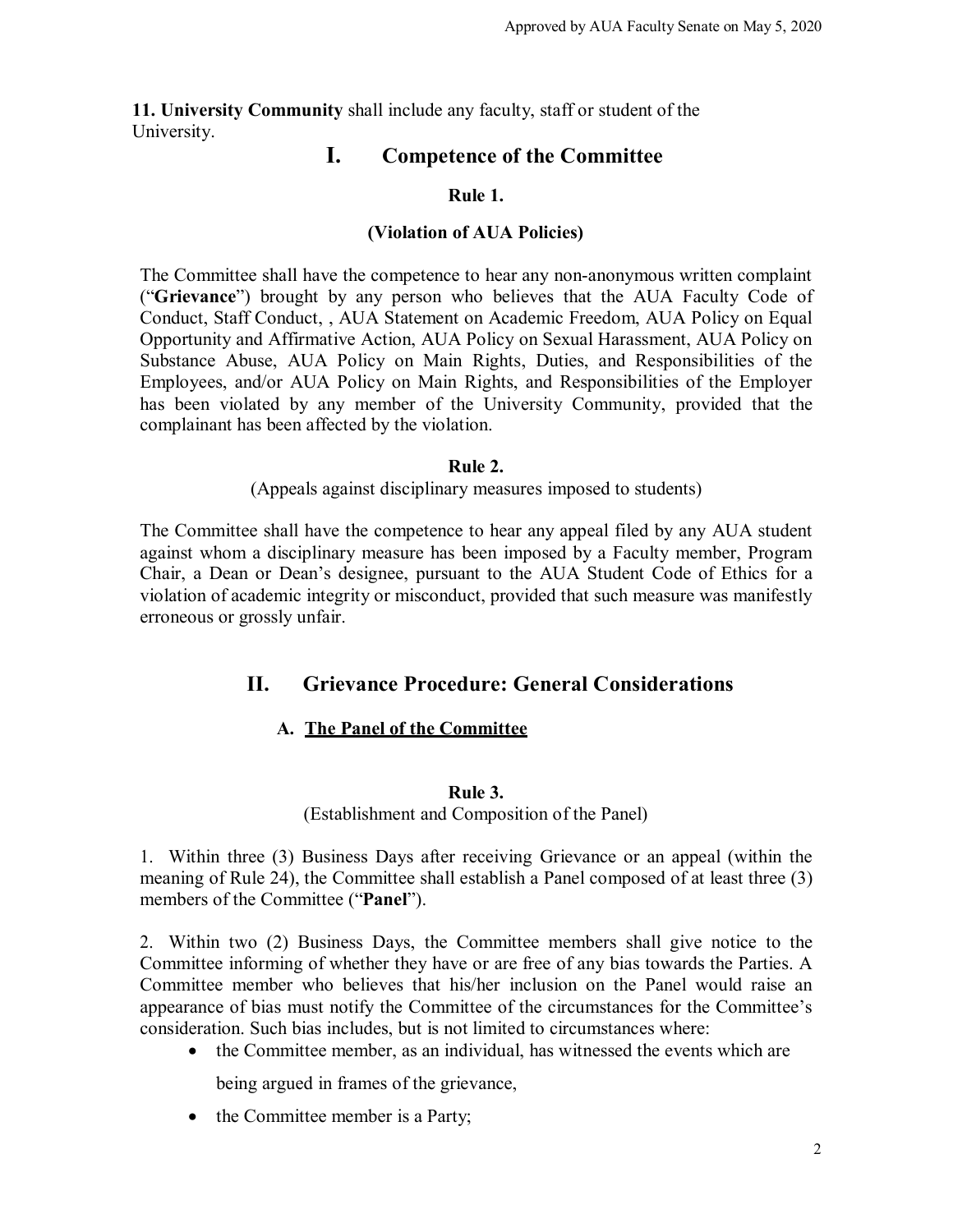- the relative of the nominee is or reasonably can be expected to be a party to the grievance.
- the nominee is the direct superior or subordinate to any Party,
- the nominee has any official, personal or business relationship with any Party.

2.1. Serving in the Committee does not mean official or business relationship within the meaning of this Rule.

2.2. Being a colleague or a co-worker of a Party does not itself qualify for bias within the meaning of this Rule.

3. After receiving the notice provided for in point 2 of this Rule, the Committee shall nominate members of the Panel and hold an election whereby the Panel members will be elected by a simple majority vote of the Committee within the terms provided for in this Rule.

- 4. The Committee's Chairperson shall serve as *ex-officio* member of the Panel and shall chair the Panel. If, for any reason, the Chairperson is unable to chair the Panel the Committee shall designate another Committee member to chair the Panel by a voting within one (1) Business Day. The new Chair shall be elected by a simple majority vote.
- 5. Non-members of the Committee who belong to the University Community may be appointed by the Committee as *ad hoc* members of the Panel, in case less than three (3) members of the Committee are unable to serve the Panel. The nomination of *ad-hoc* members shall undergo an election whereby the *ad-hoc* members will be elected by a simple majority vote of the Committee. Students cannot serve as *ad hoc* members of the Panel within the meaning of this Rule.

6. The AUA Sexual Harassment Advisor (if there is one) or the Provost (or Advisor's or Provost's Designee) shall be appointed by the Committee as a third (3rd), *ex officio* member of the Panel in case the Grievance concerns an allegation of sexual harassment.

7. Once the Panel has been formed by the Committee, the Panel's Chairperson (or Chairperson's Designee) shall notify Parties in writing of the Panel's composition within one (1) Business Day after the Panel has been formed.

8. Once being notified of the Panel's composition, Parties may request the Committee within three (3) business days of the notification, to reconsider the inclusion of a particular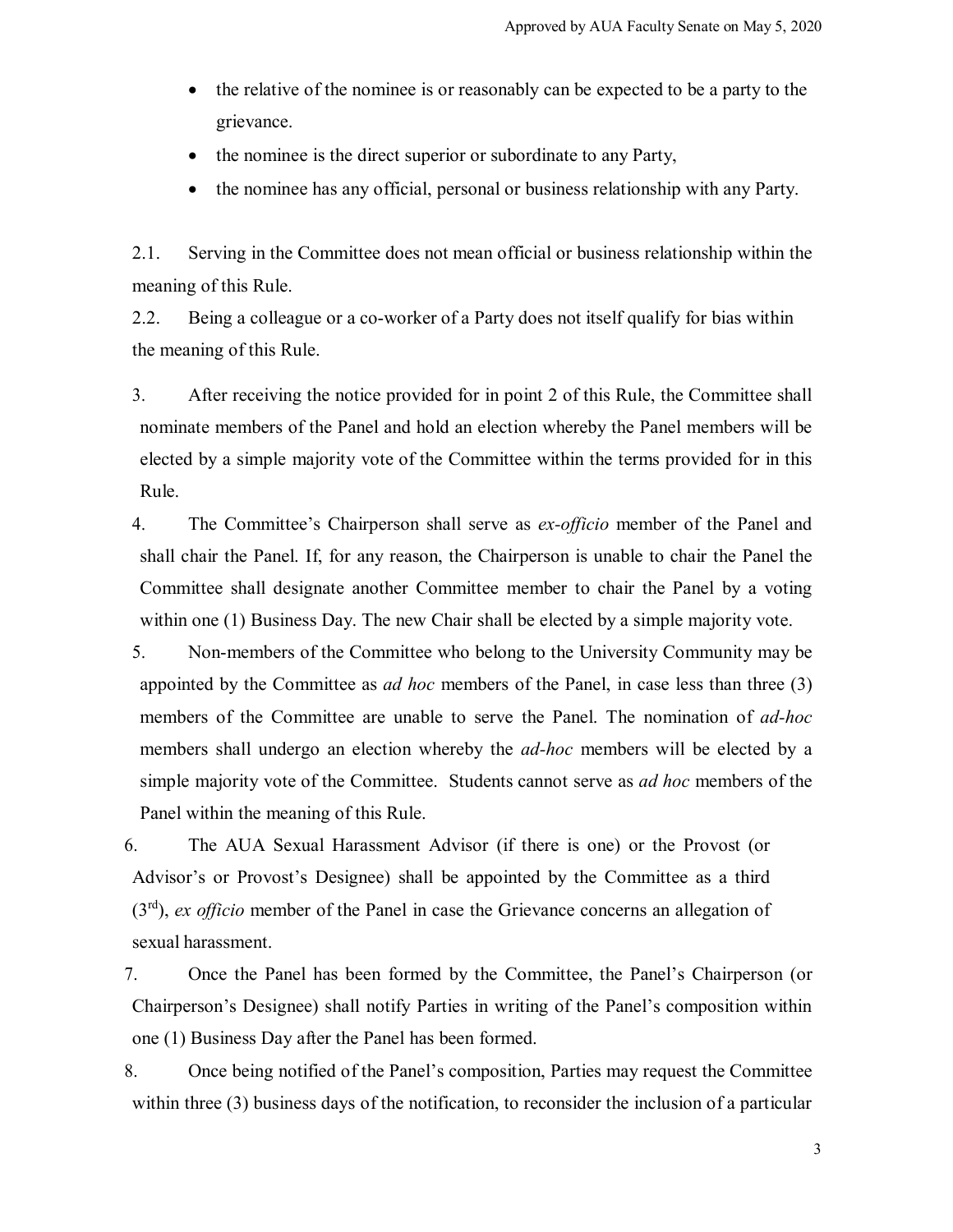member or members in the Panel based on potential bias. Any Party who believes that the inclusion of a particular person in the Panel would raise an appearance of bias must substantiate the allegations and notify the Committee of circumstances of the suspicion of partiality for consideration.

9. Once being notified of the request for removal of a Panel's member due to appearance of bias, the Committee shall, within a reasonable time, inform Parties in writing of whether the request has been approved or not.

10. If after the request for removal is approved, the members of the Panel become less than three (3) in number, the Committee shall appoint a new member to the Panel within one (1) Business Day by a voting. The new member may be elected by a simple majority vote.

#### **Rule 4.**

## (Mandate of the Panel)

1. If the Grievance is declared admissible in accordance with Rule 5(3) below, the Panel shall then carry out factual investigation and make the appropriate decision and/or recommendation upon the Grievance, as further specified in this Regulation. The factual investigation may include but is not limited to requesting relevant information about the Grievance from any member of the University Community, including the Parties as the Committee deems appropriate.

2. The Panel should periodically report to the Committee about progress on factual investigation and final decisions.

#### **Rule 5.**

(Ruling on admissibility and notifying the Parties)

- 1. If the Panel determines either
	- 1) that the facts alleged in Grievance, if true, would not constitute a violation of University policies mentioned in Rule 1 of this Regulation; or
	- 2) that the consideration of the facts alleged in the Grievance would not be in the purview of the competence of the Panel laid down in Rule 1 of this Regulation; or
	- 3) that the complainant has not been affected by the violation as required by Rule 1 of this Regulation; or
	- 4) that the Grievance was filed beyond the time-limit specified in Rule 16 of this Regulation;

then, within five (5) business days of the filing of the grievance, the Panel shall notify in writing the Parties that the Grievance was declared as inadmissible.

2. The Panel's decision shall specify the ground upon which the Grievance was rejected.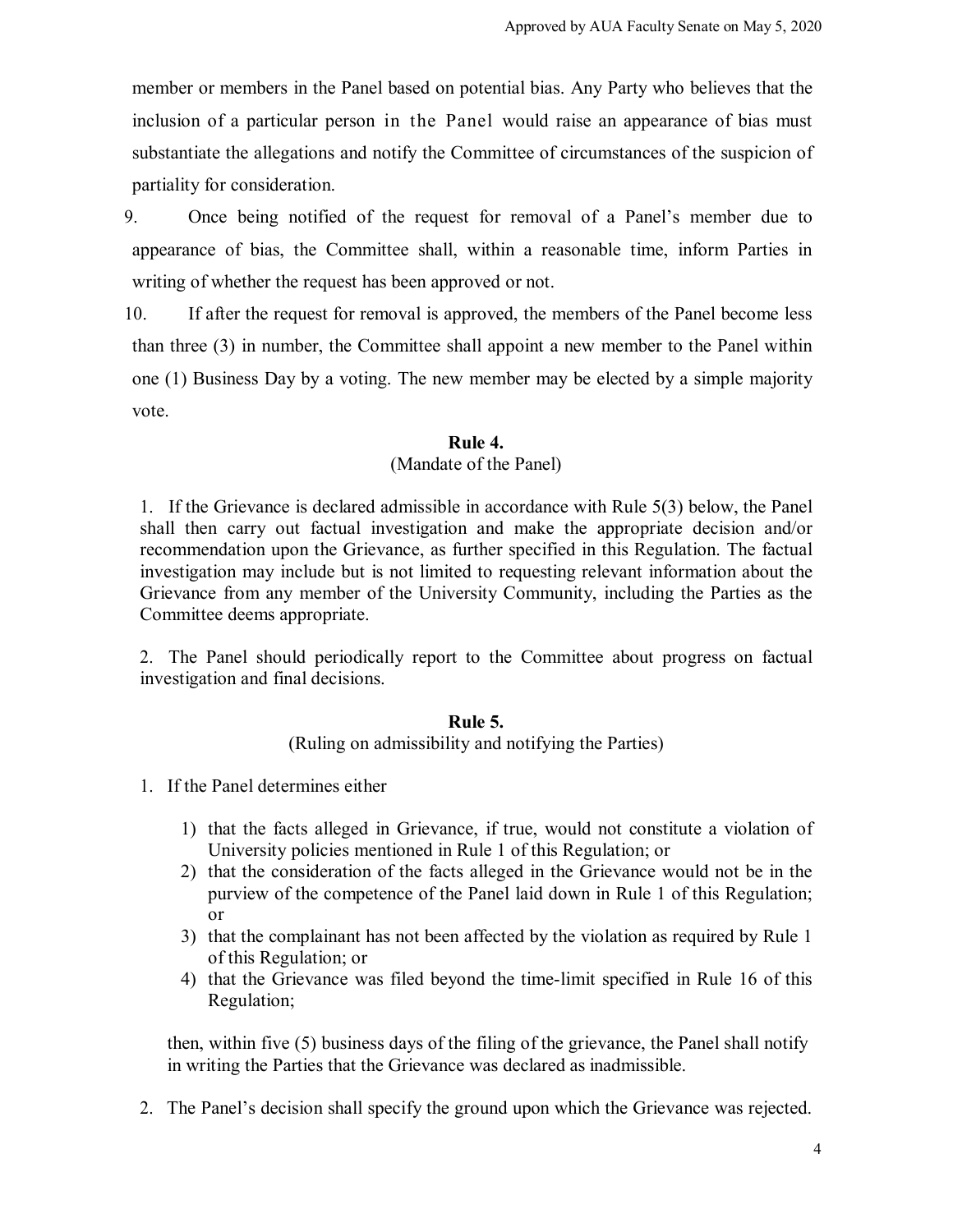The Committee shall retain a copy of the final decision for its archive but shall destroy the remaining evidence in the file. The final decision shall remain to be confidential.

3. In the absence of inadmissibility ground specified in this Rule, within five (5) Business Days of ruling the Grievance to be admissible, the Panel shall notify the Parties in writing that the Grievance was declared as admissible.

4. The Panel's written notice to the respondent shall include the copy of the Grievance, Panel's composition, and shall provide the respondent with a statement of the respondent's rights and an explanation of the Panel's hearing procedure.

5. No further appeal will be available within University against the Panel's decision.

# **Rule 6.**

(Panel's Decisions and Recommendations)

The Panel has the right to make the following decisions:

# **For Grievance**

- Decision to declare a Grievance admissible or inadmissible,
- Decision to endorse the friendly settlement reached between Parties;
- Decision on finding a violation whereby the Supreme Decision-Making Body is recommended to call for a disciplinary action pursuant to Rule 22;
- Decision to dismiss the Grievance upon finding no violation.

# **For Appeals**

- Decision to declare the appeal admissible or inadmissible;
- Dismiss the appeal;
- Grant the appeal.

The decision shall be made in writing signed by the chair of the Panel. The Panel shall notify Parties about the decision in writing. For the purposes of this Rule, sending an email to Parties shall be deemed as notification in writing. The Panel shall send such emails to Parties' official AUA email addresses using its official AUA email address.

If the Panel finds that a disciplinary action/sanction should be imposed on a Party, it shall write a recommendation to the Supreme Decision-Making Body regarding the proposed disciplinary action/sanction. The recommendations are made in accordance with Rule 22 provided that no decision to adjourn the Grievance or not to call for a disciplinary action has been made provided for in this Rule.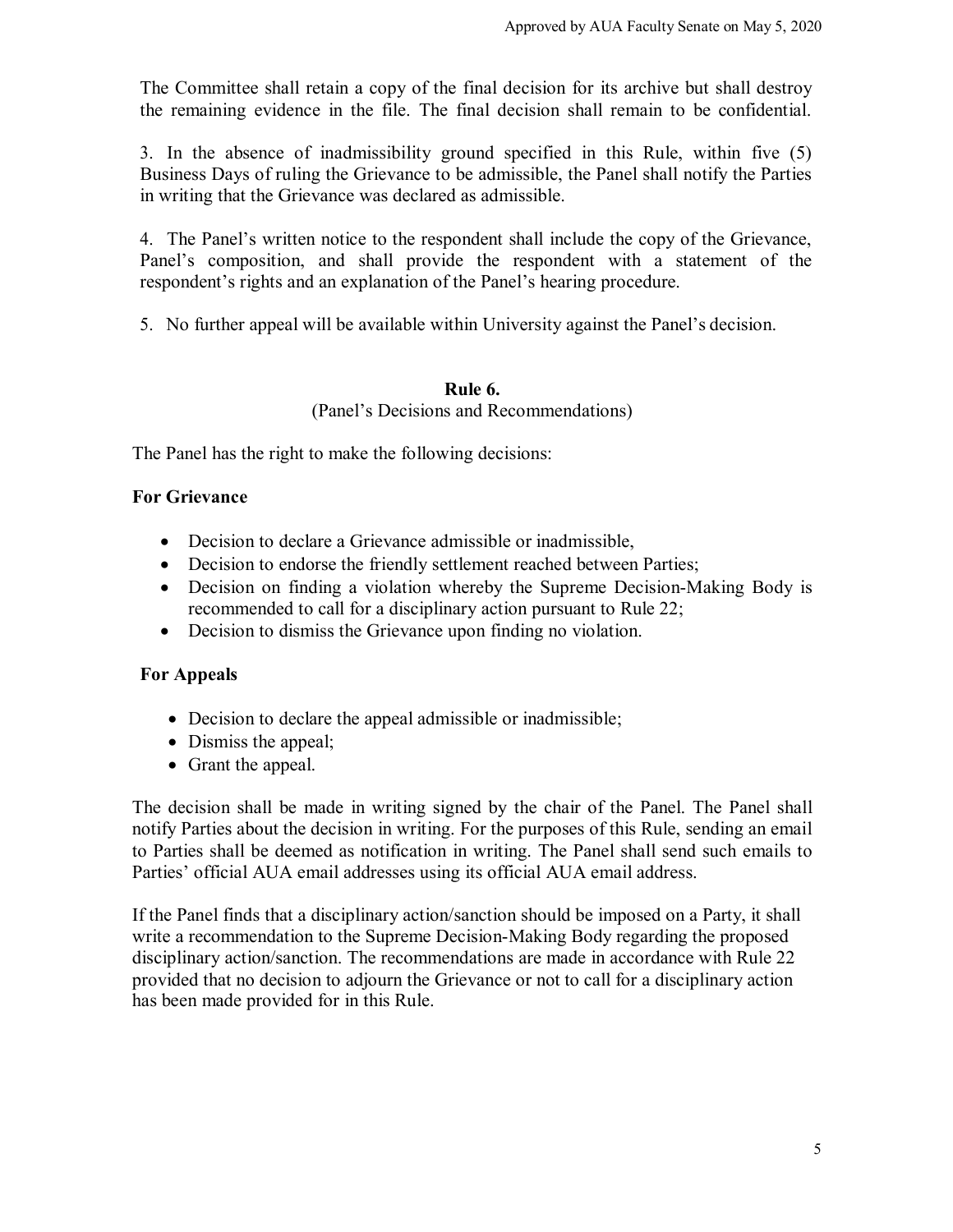## **Rule 7.** (Panel's tentative ruling)

Within fourteen (14) Business Days of either

- 1. the expiration of the time limit mentioned in Rule 18 or
- 2. the Panel's receipt of the respondent's written response to the Panel's notification of the grievance,

the Panel shall give written notice to the complainant and the respondent of the Panel's tentative ruling.

## **Rule 8.**

(Interviews of parties or witnesses)

1. Whenever the case has been declared admissible, the Panel may conduct interviews of the Parties or witnesses in person or by e-mail, telephone or other similar technology.

2. Interviews shall be held via the most expedient format and shall not be adversarial.

3. The Panel (or at least one member of the Panel) is obliged to interview the Parties (at least once) in person after the Grievance is declared admissible but before the hearing. The interviews shall be held separately with each party.

## **Rule 9.**

## (Selection of Witnesses)

In an effort to maintain confidentiality, while at the same time conducting a fair investigation of the facts of a Grievance, the Panel shall make every effort to limit the number of witnesses it deems necessary to call upon while at the same time ensuring a full investigation of the factual issues raised in the Grievance. Parties may suggest appropriate witnesses to the Panel. The Panel shall decide which witness to interview and shall conduct a thorough assessment of evidence when the witnesses suggested by Parties are interviewed.

## **Rule 10.**

#### (Hearings)

The Panel, within twenty (20) Business Days after the Grievance is declared admissible, may call for a hearing in a special room at the University reserved specifically for the hearing, where the Parties to the Grievance will have the opportunity to present their case and answer the questions of the Panel provided that Party(ies) have requested a hearing in accordance with Rule 19. The Parties shall be notified of the hearing in writing at least five (5) Business Days before the hearing. Parties shall have the right for a motion to call a witness to the hearing by giving a written notice to the Panel at least 2 Business Days before the hearing. The Panel shall decide, on its sole discretion, whether the witness(es)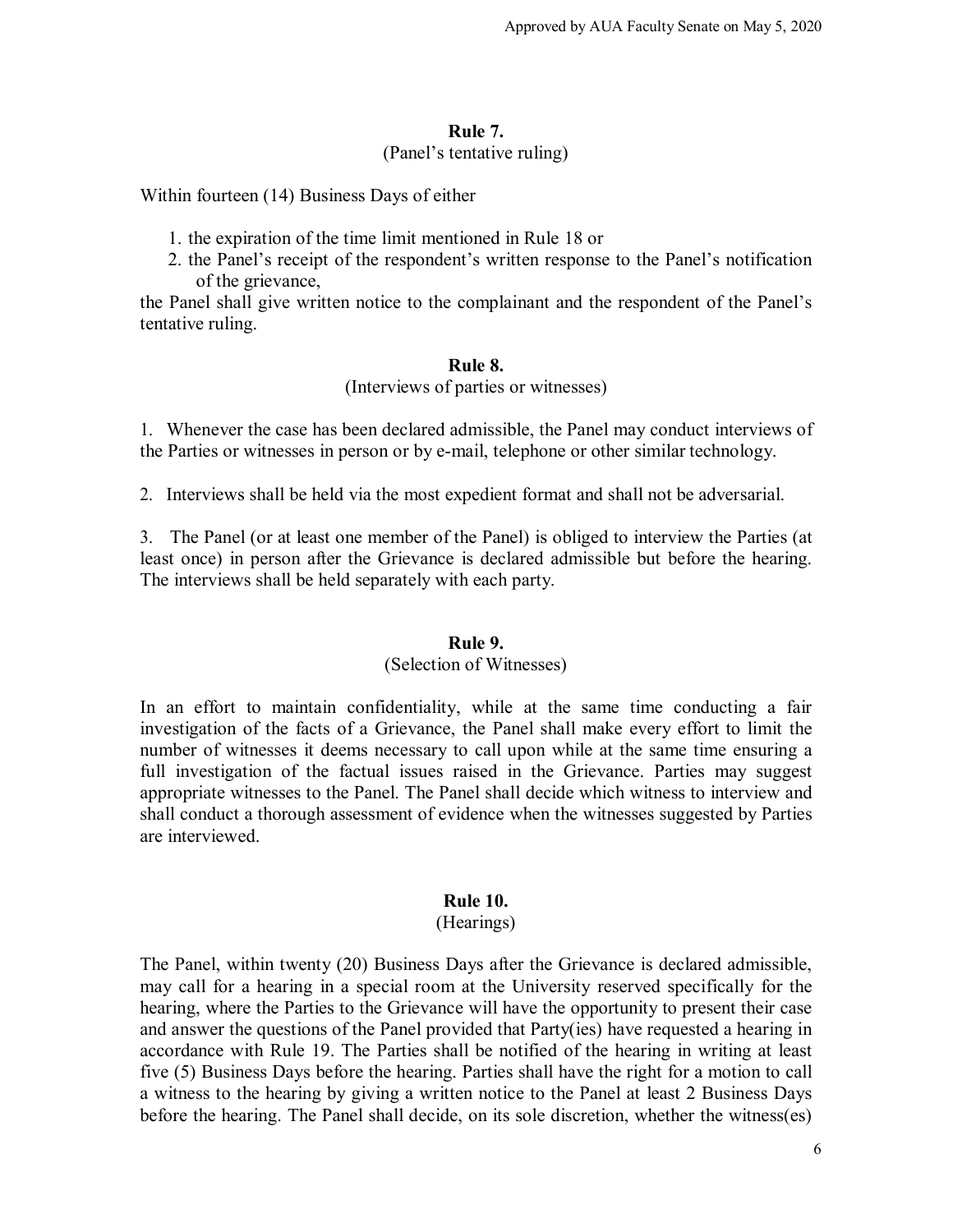called by a Party(ies) should be present at the hearing. No one shall have the right to be present at the hearing but the Panel, the Parties and witnesses (if applicable).

## **Rule 11.**

#### (Mediation)

The Panel is obliged, at any stage of the proceedings, prior to reaching a final decision or recommendation within the meaning of Rule 6 of this Regulation, to attempt to resolve the dispute through mediation.

## **Rule 12.**

(Recording and Publication of Panel's Final Decisions and/or Recommendations)

1. All the decisions and recommendations of the Panel shall be recorded by the Committee in the form of a written report. The report's content and subsequent disposition of the report by the Panel depend on whether or not the recommendation calls for a disciplinary action.

2. Periodically, but no less than once a year, the Committee shall publish a report on grievances or appeals that it has examined without mentioning any names or positions of the parties within the Community (e.g. of a caption of a Grievance or appeal: 'In re the Grievance against X, the Panel issued a warning'). The Committee shall publish such reports by sending an email to the Community using the AUA email addresses. In the summary of the report, the Committee shall refer to the Grievance or appeal parties as "student", "Faculty member" or "Administrative staff member" (e.g. for summary of the Grievance or appeal: 'The student Y. lodged a Grievance against the Faculty member X.'). In the annual report, the Committee may also provide guidance to the University Community, without names or identifying specifics, on claims that have been dismissed or rejected, claims that have been satisfied, and how to avoid common infractions.

# **Rule 13.**

## (Voting in the Panel)

The Panel shall make decisions and/or recommendations by a simple majority vote.

# **B. Procedural Guarantees**

## **Rule 14.**

## (Due Process)

1. Due process is guaranteed to the Parties in any of the proceedings laid down in this Regulation. This includes the right to be heard, right to call witnesses (subject to the limitations in Rule 9 of this Regulation), a right to review, and decision by impartial persons or bodies as prescribed herein, and a right to adequate notice.

2. The complaint shall be shared with the respondent by the Panel within one (1) Business Day of receiving it, to ensure the Parties of the Grievance are equally informed and familiar with the wording of the Grievance.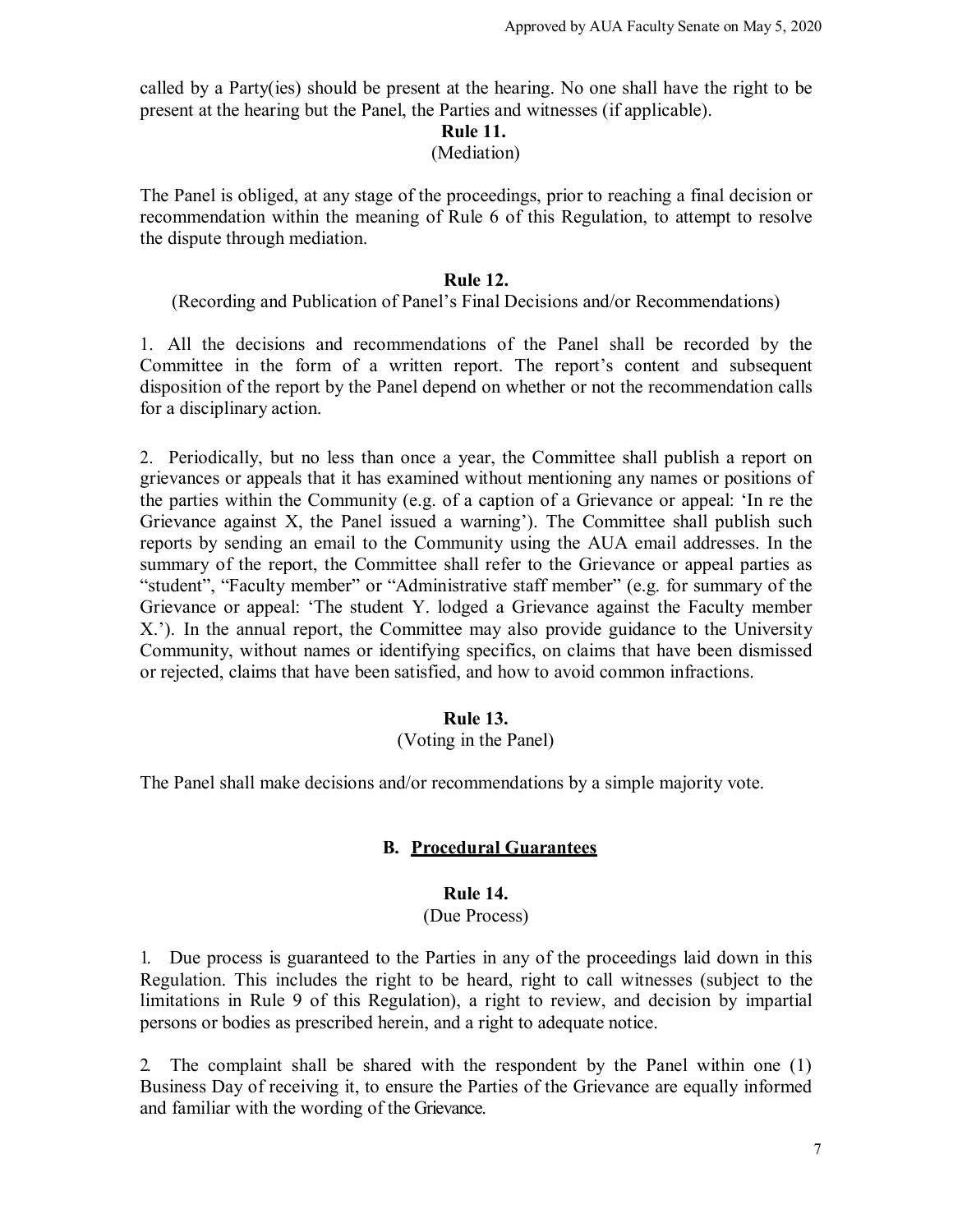## 3. The nature of the proceedings will be fact-finding. **Rule 15.** (Confidentiality)

1. General: Pursuant to other AUA policies, and out of respect for Parties, all Parties to the Grievance or the appeal and all members of the Ethics and Grievance Committee and the Panel are obliged to keep confidential all aspects of any specific Grievance or appeal, especially the names of Parties, the facts of Grievance, and any communications or procedures undertaken by the Panel toward resolution.

2. "Confidentiality Notice": For clarity, any document containing substantive information about a grievance or appeal (including the names of the parties) shall be marked "Confidential" to assure against inadvertent circulation of the document to an unauthorized person. For the purposes of this Rule, unauthorized person shall mean any person who is not involved in Grievance or appeal.

3. Witnesses: In order to balance confidentiality concerns with the need to conduct investigation, the obligation to keep confidential all aspects of any grievance or appeal shall be extended to any witness called by the Panel and the witness shall be informed of this obligation by the Panel. The Chairperson or his/her Designee shall

- 1) ensure that the witnesses are informed about the requirement set forth in this rule, and
- 2) require a non-disclosure statement in writing.

4. Breach of Confidentiality: For the protection of all involved individuals and for fairness in general, if Party to Grievance or appeal discloses information about Grievance or appeal to a person outside the circle of confidentiality, then the Committee may take disciplinary action against the disclosing Party. This may include dismissal of the grievance without further proceedings, in the event that the unauthorized disclosure was made by a complainant or a complainant's witnesses. In the event that a respondent is in breach of confidentiality, the Committee may impose a sanction of an oral or a written warning.

5. Transparency: For the protection of Panel members and in order to maintain an impartial process, any Committee member who discovers a breach of confidentiality must report such breach to the Panel.

# **III. Grievance Procedure for Complaints of Violations of the AUA Faculty Related Policies, AUA Administration Related Policies and/or the AUA Student Code of Ethics**

# **A. Procedure prior the Panel's final decision**

**Rule 16.** (Time limit for filing a grievance)

Grievances within the meaning of Rules 1, 2 and 3 of this Regulation shall be filed to the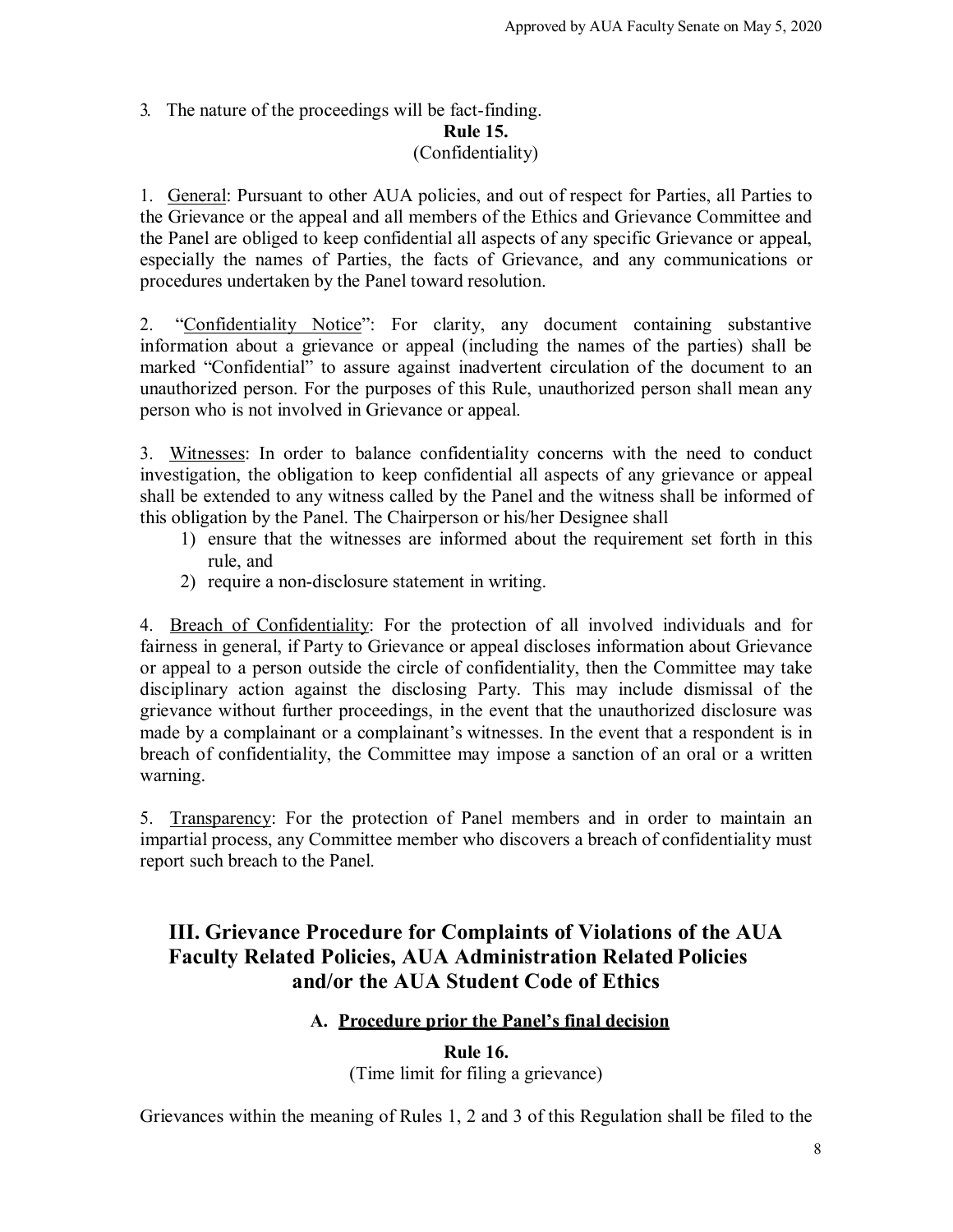Committee within twenty-one (21) business days from the day when the complainant became aware of the violation he/she alleges to have been committed.

### **Rule 17.**

## (Content of the Grievance)

The Grievance shall include the following information:

- the problem at issue,
- the rights believed to be violated,
- the reasons for believing so, and
- the relief to which the complainant claims to be entitled.

The statement shall contain factual or other data that the complainant believes to be pertinent to Grievance. The complainant may also include a notice of witnesses he/she intends to call to support his/her position.

If the Grievance does not include any of the above-mentioned points it is subject to be returned to the complainant with a right to revise the Grievance and submit the revised Grievance to the Committee within 1 Business Day of its return.

# **Rule 18.**

# (Time limit and Content of the Response to the Notification)

1. The respondent shall have fourteen (14) Business Days from the date of receipt of the Panel's notice within which to submit a written response to the Panel.

2. The respondent's reply may include respondent's statement of facts in support of respondent's position, notice of witnesses who the respondent intends to call to support his/her position, reference (or inclusion in the response) to relevant documents in support of his/her position and/or proposal for a friendly settlement of the case.

3. If the respondent fails within the said fourteen (14) Business Days to respond to the original complaint, then the Panel shall reach a tentative ruling based on the evidence produced by the complainant.

# **Rule 19.**

# (Requesting a hearing to challenge the tentative ruling)

1. If either the complainant or the respondent desire to have a hearing before the Panel to challenge the Panel's tentative ruling, the complainant and the respondent shall each have the right, within two (2) Business Days of the date of the Panel's written notice of its tentative ruling, to notify the Panel's Chairperson and the other Party, that they wish to have a hearing before the Panel in order to present his/her case and/or to hear witnesses that they have produced.

2. The failure of either the complainant or the respondent to challenge the Panel's tentative ruling by requesting such hearing within the said two (2) Business Days, shall cause the tentative ruling to become a final decision or recommendation within the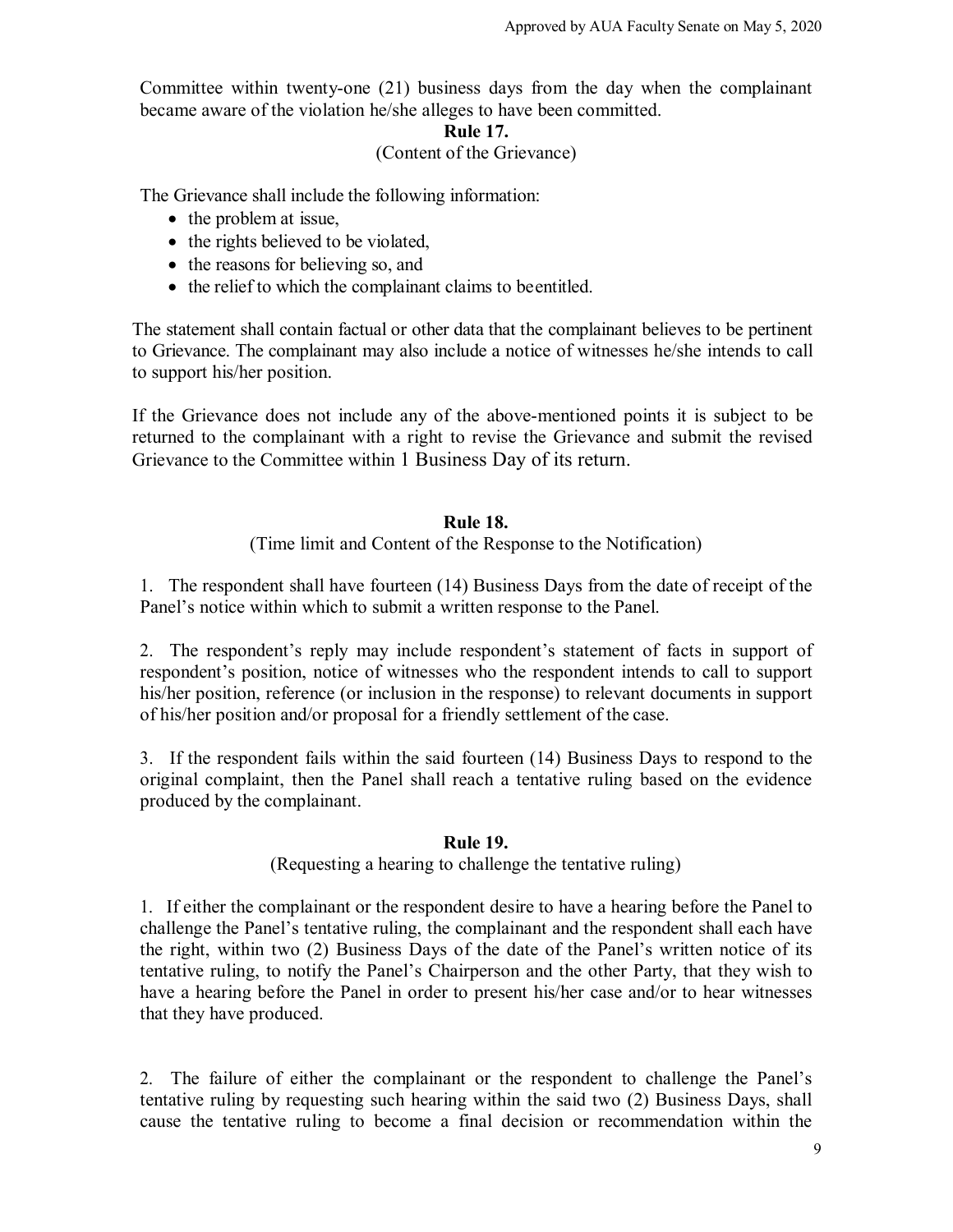meaning of Rules 21 or 22 of this Regulation.

# **B. Subsequent Procedure**

## **Rule 20.**

(Notification of Panel's final decision or recommendation)

1. Within seven (7) Business Days of the hearing, the Panel shall notify the Parties, in writing, of the Panel's final decision or recommendation within the meaning of Rules 21 or 22 of this Regulation.

2. Within one (1) Business Day of the date of the tentative ruling becoming a final decision or recommendation within the meaning of Rule 19(2) of this Regulation the Panel shall notify the Parties, in writing, of the Panel's final decision or recommendation within the meaning of Rules 21 or 22 of this Regulation.

3. If the Panel, by a recommendation, within the meaning of Rule 22 of this Regulation, calls for a disciplinary action against a Party, then the Panel shall send the written summary of the recommendation to the Supreme Decision-Making Body within seven (7) Business Days of the date of the hearing or within one (1) Business Day of the date of the tentative ruling becoming a final decision or recommendation within the meaning of Rule 19(2) of this Regulation.

## **Rule 21.**

# (No Disciplinary Action)

1. If the Panel by a final decision dismisses the Grievance upon finding no violation, it shall inform so the Parties and indicate that they have a right to appeal against such a decision with the Supreme Decision-Making Body under Rule 23 of this Regulation. If the decision is not appealed, the Panel shall close the case.

1. If the Panel by a final decision endorses the friendly settlement reached between Parties, then the Panel shall close the case.

2. The Committee shall retain a copy of the final decision for its archive but shall destroy the remaining evidence in the file. The final decision shall remain to be confidential.

3. No further appeal will be available within the University against this decision.

## **Rule 22.**

(Disciplinary Actions (Sanctions))

2. If the Panel by a decision on finding a violation, recommends the Supreme Decision-Making Body to call for a disciplinary action against a Party, the Panel shall prepare a written summary of the recommendation, including the procedural history, essential facts, and the rationale behind the recommendation. The Panel shall also inform Parties that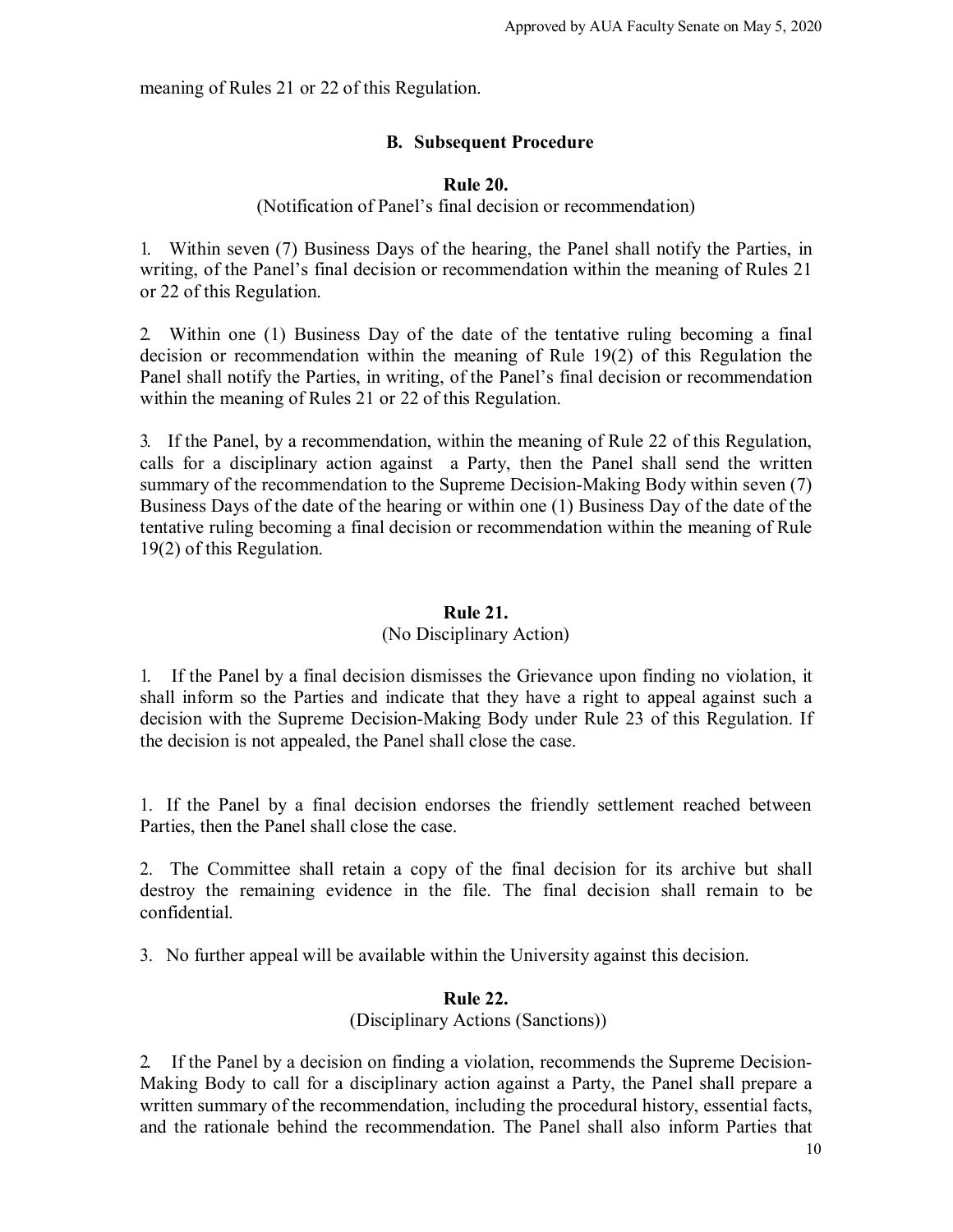they have a right to appeal against such decision with the Supreme Decision-Making Body under Rule 23 of this Regulation.

3. The following disciplinary actions (sanctions) may be imposed by the Supreme Decision-Making Body, depending on the seriousness of the violation:

- (a) Warning;
- (b) Censure;
- (c) Dismissal from the University.

4. The Supreme Decision-Making Body shall have eleven (11) Business Days to decide what disciplinary sanction to impose. If the Supreme Decision-Making body decides to impose a sanction whereby it calls for a warning or censure, it shall have three (3) Business Days to impose it by sending an email to the disciplined Party with the warning or censure. If it decides to call for a dismissal from the University, the Supreme Decision-Making Body shall impose that sanction as soon as possible, in accordance with the employment agreement with the disciplined Party and Armenian law.

5. If the Supreme Decision-Making Body does not enforce the recommendation, it shall provide reasons for doing so in writing to the Panel within fourteen (14) Business Days of receiving the recommendation.

## **Rule 23.**

## (Appeals against the Panel's decision)

1. There is a right to appeal available to the Parties against the Panel's decision. The appeal must be made to the Supreme Decision-Making Body within seven (7) Business Days of the notification of the Panel's decision. The appeal must be made in writing and clearly state the grounds for appeal.

2. The required standard of proof of the appeal will be whether the decision of Panel is reasonable under given circumstances.

3. The Supreme Decision-Making Body shall respond to the appeal in reasonable time but no later than within seven (7) Business Days of receiving the appeal. The Supreme Decision-Making Body shall have the discretion to confirm, revise or overturn Panel's decision. The document containing the Supreme Decision-Making Body's disposition of the matter shall become the final decision.

4. The final decision, all files of the case and the minutes shall be archived with the Institutional Research Office, shall remain confidential and after being maintained for three years shall be destroyed, in accordance with Rule 29 of this Regulation. A copy of the final decision shall be placed in the disciplined party's personnel file and delivered to the disciplined party and the Supreme Decision-Making Body. It shall continue to remain confidential.

5. No further appeal will be available within the University.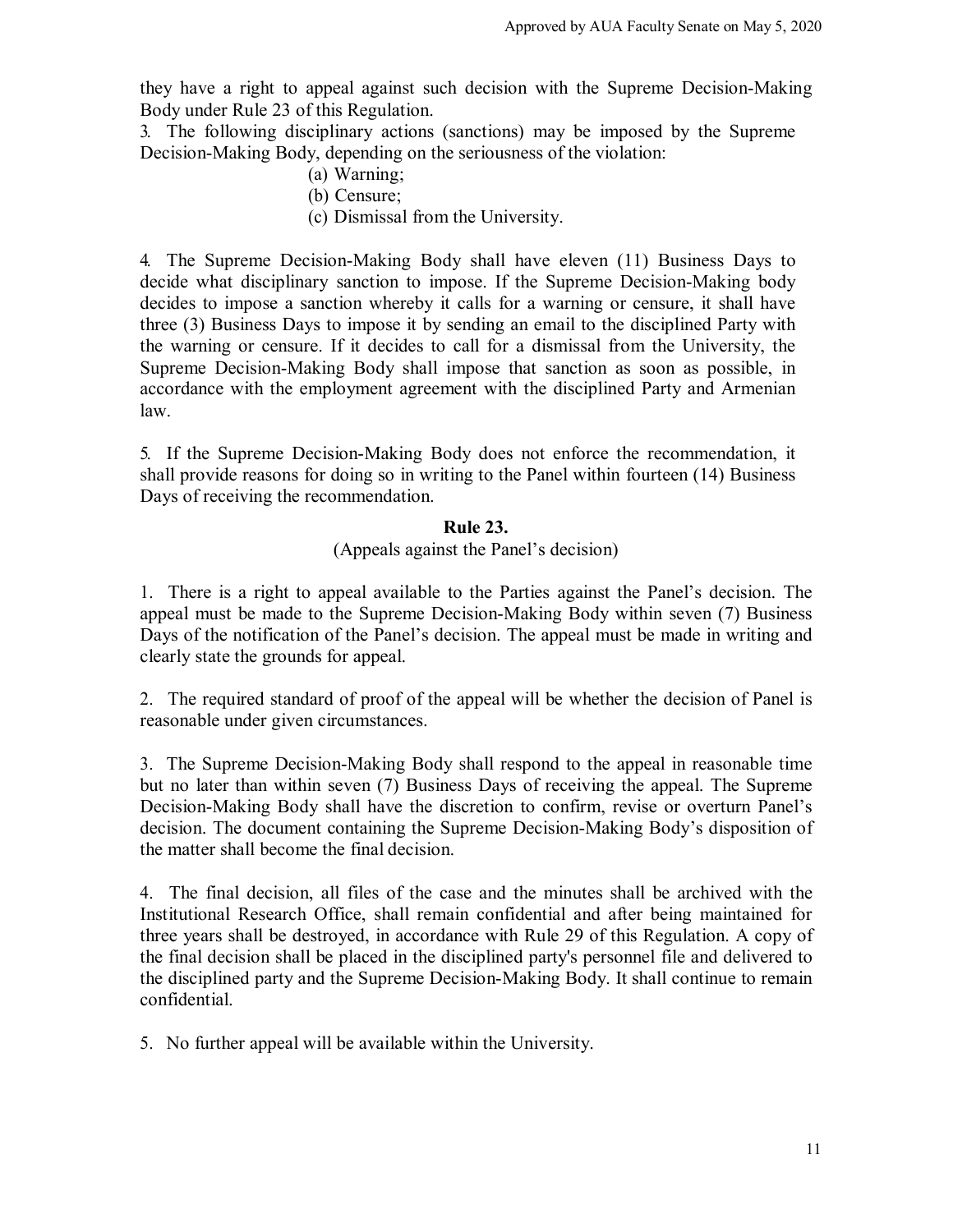# **IV. Grievance Procedure for Appeals Against Disciplinary Measures Imposed to Students Due to Violations of the AUA Student Code of Ethics**

## **Rule 24.**

(Time limit for filing an appeal)

Appeal of a student against a disciplinary measure imposed to him/her by a Faculty member, Program Chair or a Dean (or Dean's designee) within the meaning of Rule 2 of this Regulation, shall be filed to the Committee within five (5) Business Days from the day when the student had been informed of the measure.

#### **Rule 25.**

(Notice and content of the appeal)

1. A copy of the appeal shall be sent to the Dean (or Dean's designee) by the Panel if the appeal is found by the Panel to be admissible.

2. The appeal shall state the reasons for believing that the measure was manifestly erroneous or grossly unfair and the relief to which the student claims to be entitled. The statement shall contain factual or other data that the student believes to be pertinent to appeal.

#### **Rule 26.**

## (Inadmissibility of the Appeal)

If the Panel determines either

- 1) that the consideration of the facts alleged in the appeal would not be in the purview of the competence of the Panel specified in Rule 2 of this Regulation (i.e. the measure was not manifestly erroneous or grossly unfair or does not relate to violations of rules on academic integrity or misconduct); or
- 2) that the appellant has not been affected by the violation as required by Rule 1 of this Regulation; or
- 3) that the appeal was filed beyond the time-limit specified in Rule 25 of this Regulation;

then the appeal shall be declared inadmissible.

## **Rule 27.**

(Notification and recording of the final decision)

1. Within ten (10) Business Days of the Committee's receipt of the student's appeal, the Panel shall give a written notice to the complainant and the Dean (and/or the Dean's designee) of the Panel's final decision.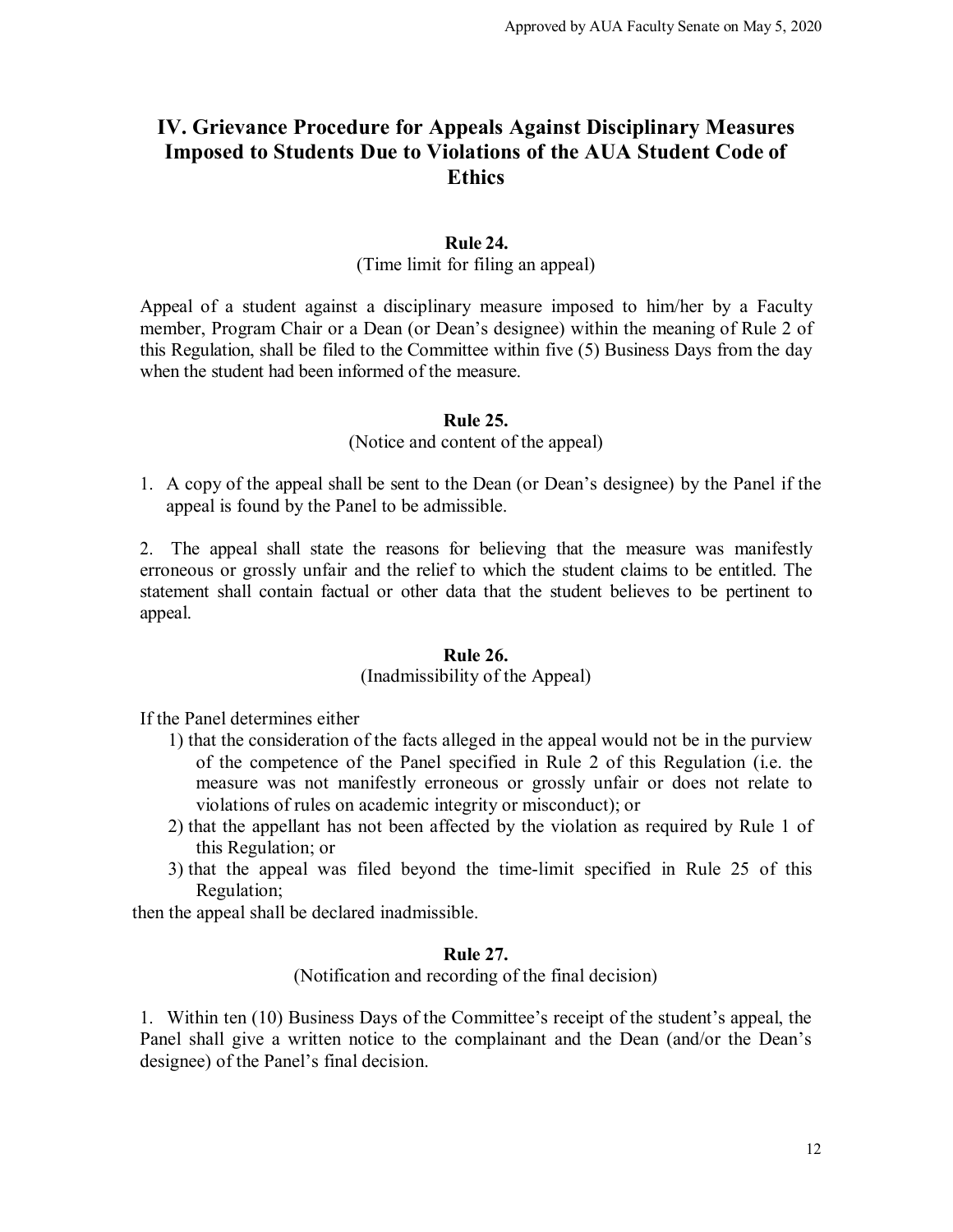2. If the Panel's final decision is to dismiss the appeal, then the Panel shall close the case and inform the parties of its final decision in writing. The final decision shall remain confidential, be retained in the Committee's archive, together with supporting material, and sealed. A copy of the final decision shall be placed in the student's personnel file and delivered to the student and the Dean.

3. If the Panel's final decision is to uphold the appeal, then the Panel shall terminate the disciplinary measure imposed on the student and notify the Parties, in writing, of its final decision. The Committee shall retain a copy of the final decision for its archive but shall destroy the remaining evidence in the file. The decision shall remain to be confidential.

# **Rule 28.**

(Appeals against Panel's decisions)

No further appeal will be available within the University against the Panel's decision within the meaning of Rule 27 of this Regulation.

# **V. Procedure for destroying the files containing confidential information**

# **Rule 29.**

- 1. The Panel shall
	- 1) archive all files of the case to the Institutional Research Office,
	- 2) delete all electronic files, containing confidential information, from their computers and/or e-mail servers,
	- 3) destroy all hard copies, containing confidential information, within 10 (ten) business days after the final decision of the Supreme Decision-Making Body, and
	- 4) pass a resolution assuring that all files (electronic and hard copies) have been destroyed by the Panel.
- 2. The resolution of the Panel shall be dated and signed by all members of the Panel. It particularly shall assure that all members of the Panel destroyed all files (electronic and hard copies) received by them containing confidential information regarding the dispute, Parties and all participants involved in the dispute.